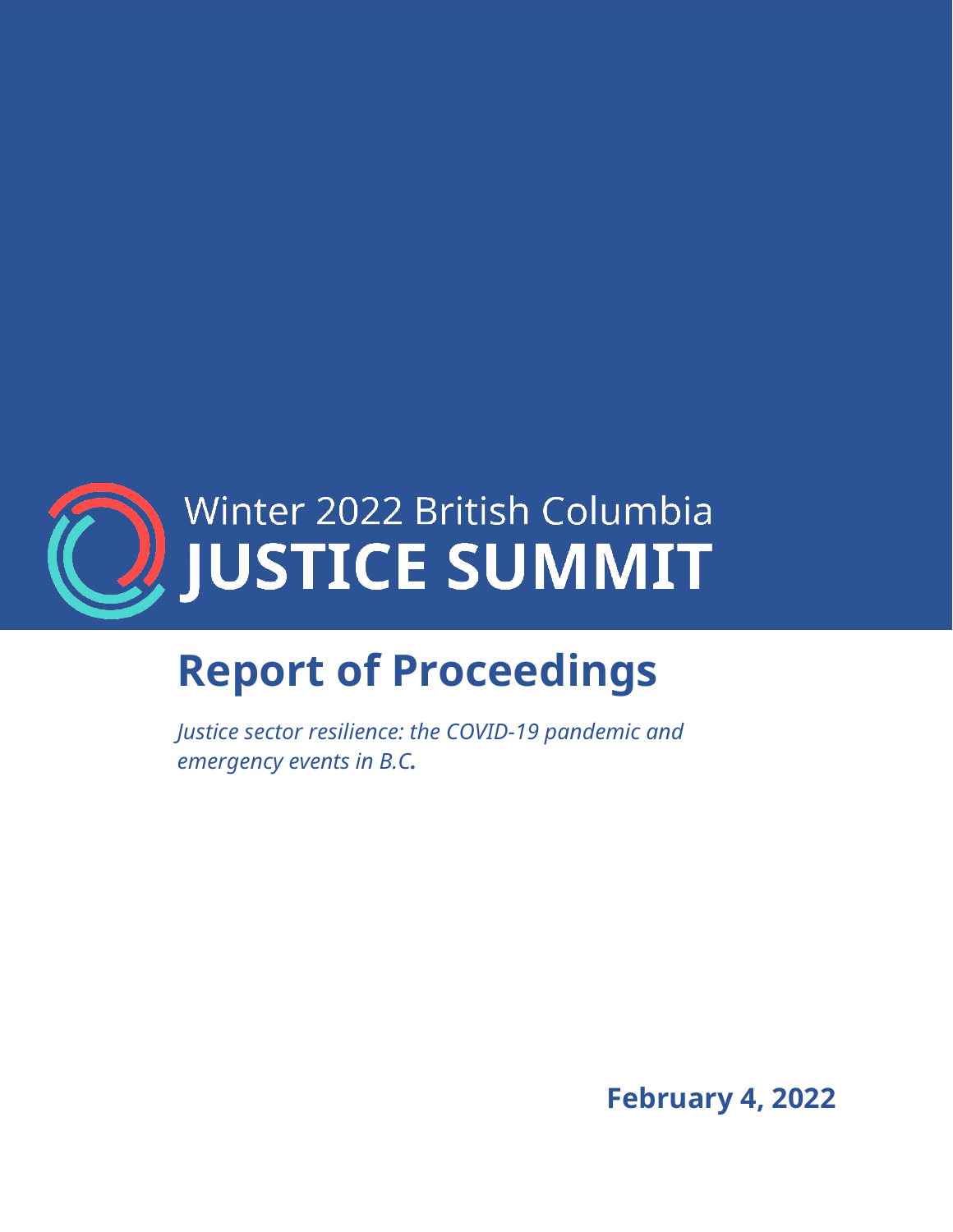

*<This page intentionally left blank>*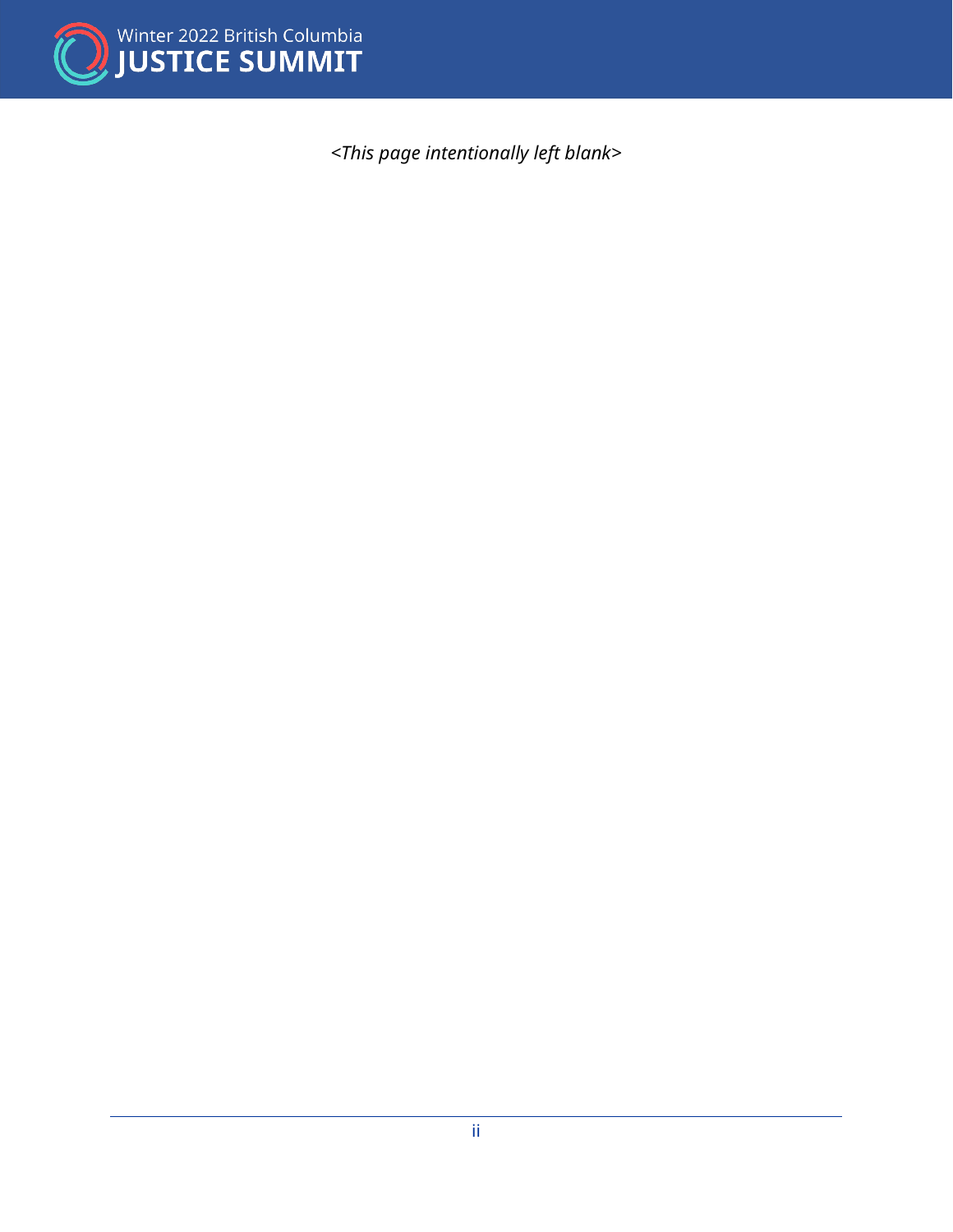

# **Table of Contents**

<span id="page-2-0"></span>

| Session 1: Collaboration - Leveraging Resources and Expertise5    |
|-------------------------------------------------------------------|
|                                                                   |
|                                                                   |
|                                                                   |
|                                                                   |
|                                                                   |
|                                                                   |
|                                                                   |
|                                                                   |
| Business Continuity Planning - Leveraging the Work Already Done14 |
|                                                                   |
|                                                                   |
|                                                                   |
|                                                                   |
|                                                                   |
|                                                                   |
|                                                                   |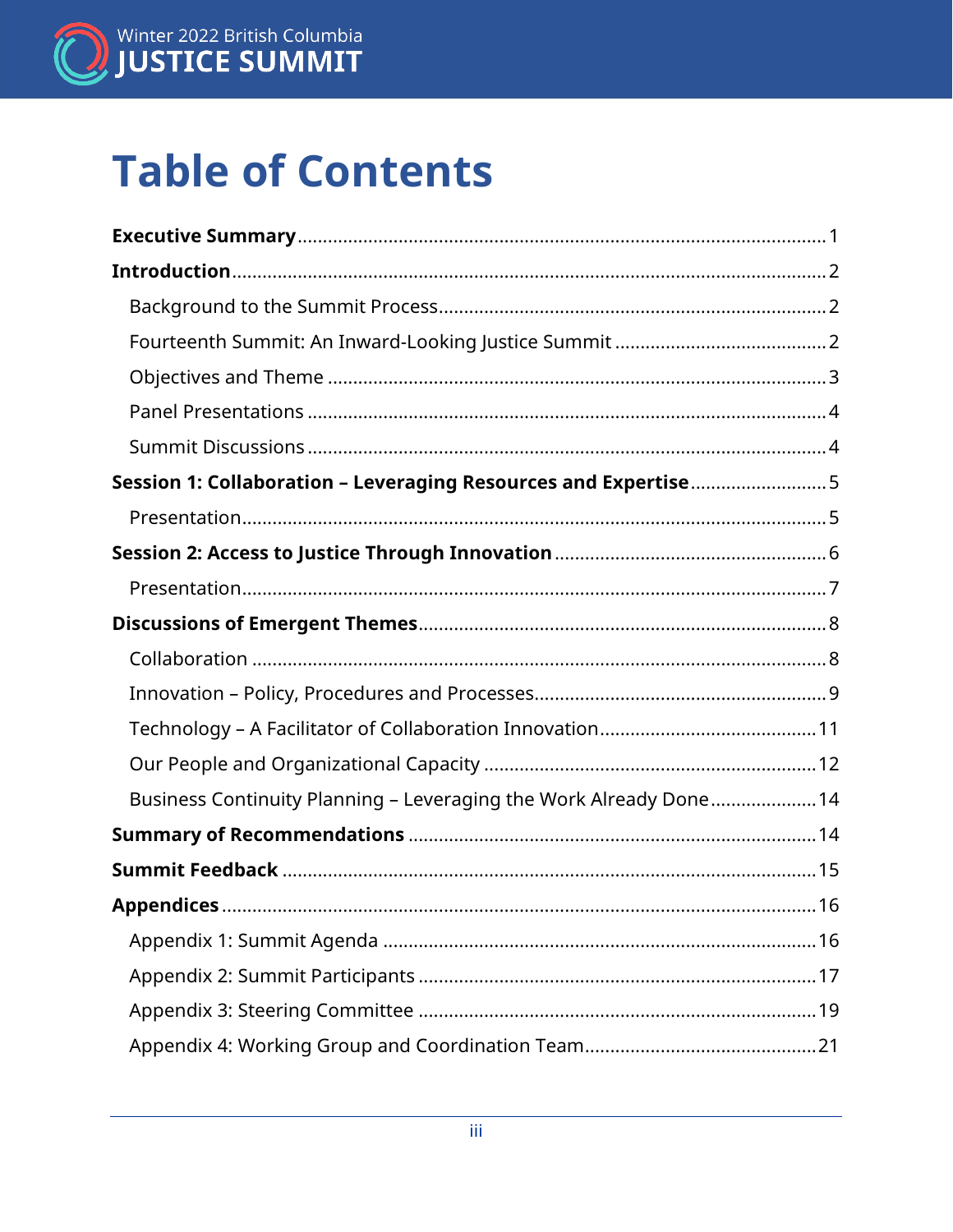

## **Executive Summary**

The theme of the 14th BC Justice Summit was *Justice sector resilience: the COVID-19 pandemic and emergency events in B.C.* This was an internally focussed Summit to reflect on lessons learned while responding to the COVID-19 pandemic and recent weather emergencies and discuss how the justice and public safety sector can build internal resiliency to better respond to emergencies in the future.

The one-day Summit focused on collaboration and innovation across the justice and public safety sector; response successes, challenges faced, unintended consequences of decisions made, and what decisions and policies should be kept going forward, regardless of emergency situations. Through a combination of panel presentations, breakout rooms, and open-floor plenary discussions, participants reflected on their own experiences throughout the COVID-19 pandemic and weather emergencies from their unique perspectives, and how their organizations were able to pivot as the situation demanded while continuing to provide necessary services to citizens.

This document outlines the Summit agenda and discussions of the day, key themes that emerged from those discussions, and recommendations formulated based on the experience, successes, and challenges of participants while navigating the COVID-19 pandemic and emergency events. The goal of these recommendations is to provide the justice and public safety sector with an opportunity to build resiliency within their organizations and to align priorities to create a sector-wide approach when faced with emergency events.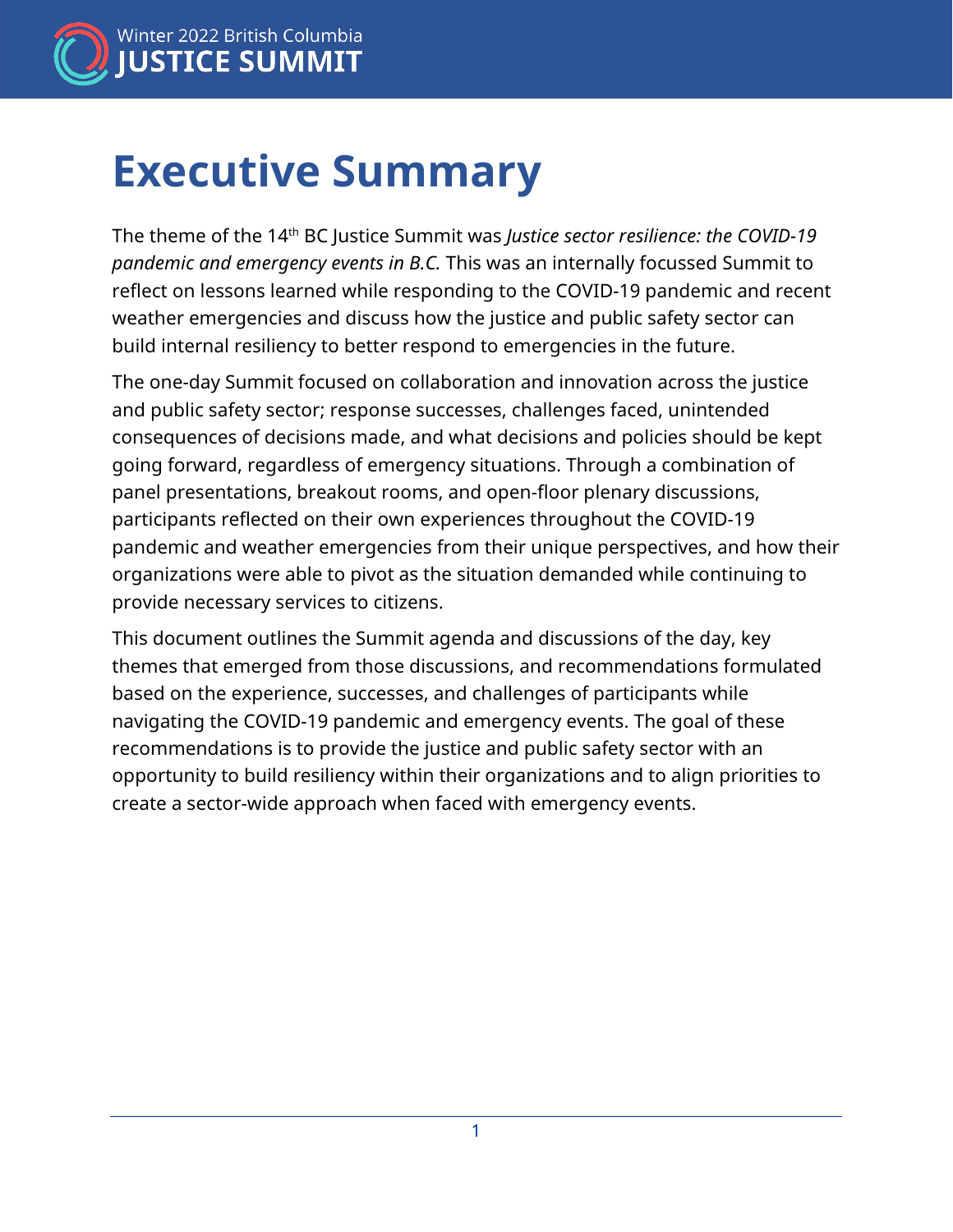

## <span id="page-4-0"></span>**Introduction**

### <span id="page-4-1"></span>Background to the Summit Process

The *Justice Reform and Transparency Act* (the Act) of 2013 requires that a British Columbia Justice Summit be convened by Ministerial invitation at least annually. Summits are intended to encourage innovation and facilitate collaboration across the justice and public safety sector, by providing a forum for frank discussion between sector leaders and participants about how the system is performing and how it may be improved. The Act also established a Justice and Public Safety Council, appointed by Ministerial order, to develop a vision for the sector across the province. In addition to generating ideas and support for specific innovations in the sector, Summits also represent a key source of input and recommendations into the Council's planning process.

The objective of the 14<sup>th</sup> Justice Summit was to review the successes and challenges the justice and public safety sector faced in responding to recent emergency events and form actionable recommendations that could be implemented to build the sector's resiliency when responding to future emergencies. The recommendations provided below are intended to summarize and reflect concepts and common themes expressed by participants within Justice Summit discussions.

The Justice Summit maintains the principles of non-partisanship, non-attribution, and respect for organizational and statutory independence. Therefore, participant contributions are not attributed to specific individuals or organizations.

### <span id="page-4-2"></span>Fourteenth Summit: An Inward-Looking Justice Summit

Given the current state of the COVID-19 pandemic and recent climate-related emergencies, the 2022 Justice Summit was scaled down in size and scope to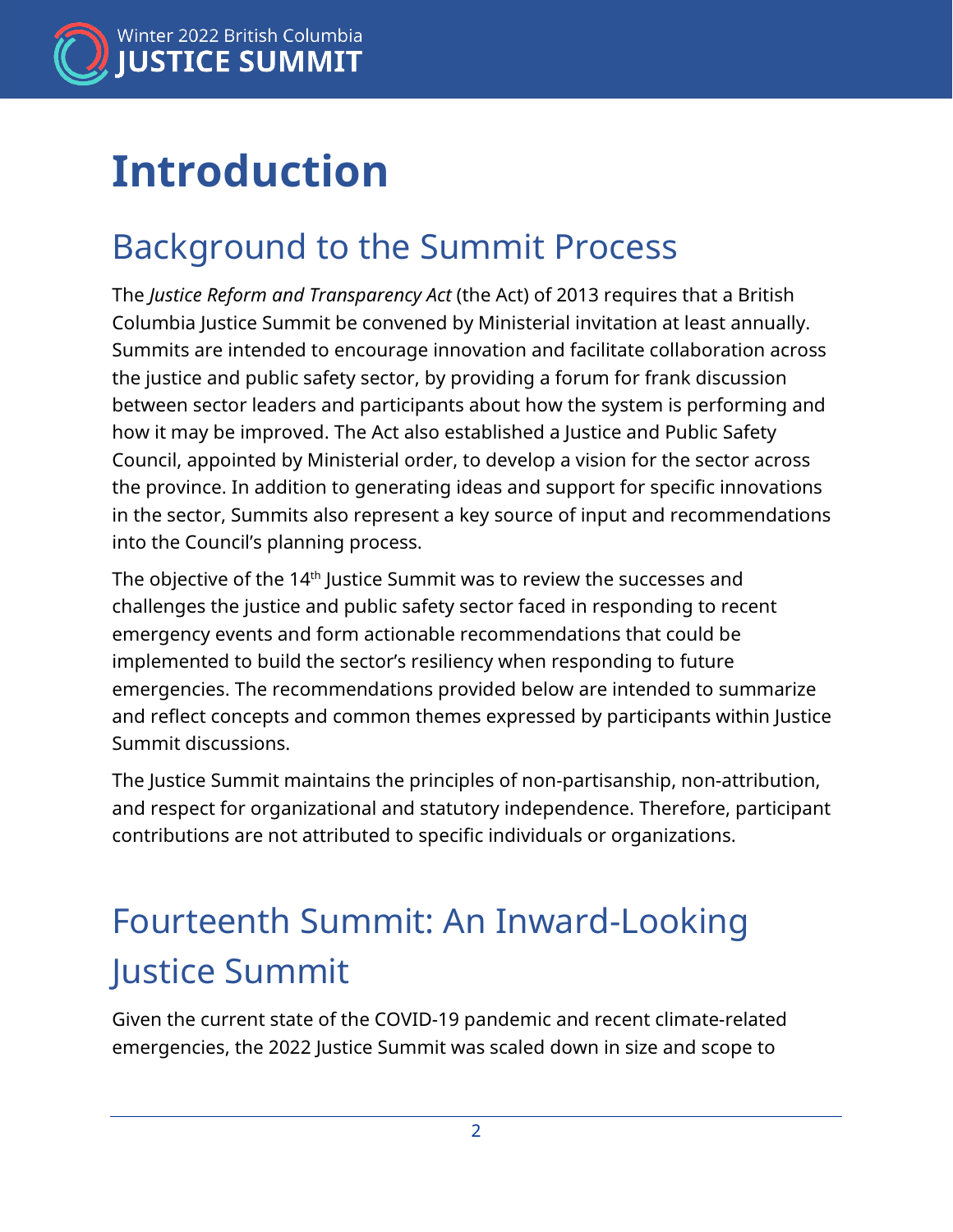

provide a forum for sector leaders to reflect on how the justice and public safety sector can build internal resiliency to better respond to emergency events.

### <span id="page-5-0"></span>Objectives and Theme

This Justice Summit provided government a forum to focus on and discuss lessons learned from navigating a novel and challenging two years. This Summit facilitated conversation and reflection on how the justice and public safety sector may build resiliency and improve its response to emergency situations moving forward, while recognizing that every day challenges resulting from emergency weather events and the pandemic remain ongoing.

The theme of this year's Justice Summit was *Justice Sector Resilience: the COVID-19 Pandemic and Emergency Events in B.C.* The intent of this Summit was to investigate and explore key lessons learned within the justice and public safety sector as a result of the COVID-19 pandemic and other recent emergency events that have taken place in British Columbia.

This theme explored two key subtopics that emerged out of the feedback from various branches throughout the Attorney General and Public Safety and Solicitor General ministries, and the Justice and Public Safety Council.

The two subtopics were:

- 1. *Collaboration: Leveraging Resources and Expertise*
- 2. *Access to Justice through Innovation*

The Summit, discussion topics therein, and this Report of Proceedings were developed in collaboration with the multi-disciplinary Steering Committee, Working Group, Coordination Team, and Justice and Public Safety Council.

This Report of Proceedings captures recurring and common themes throughout the Summit discussions and defines recommendations with the goal of providing the justice and public safety sector with an opportunity to identify priorities for their organizations that align with this report, and to orient future strategies and actions towards achievement of these goals, creating a sector-wide unified approach to building emergency response and resiliency.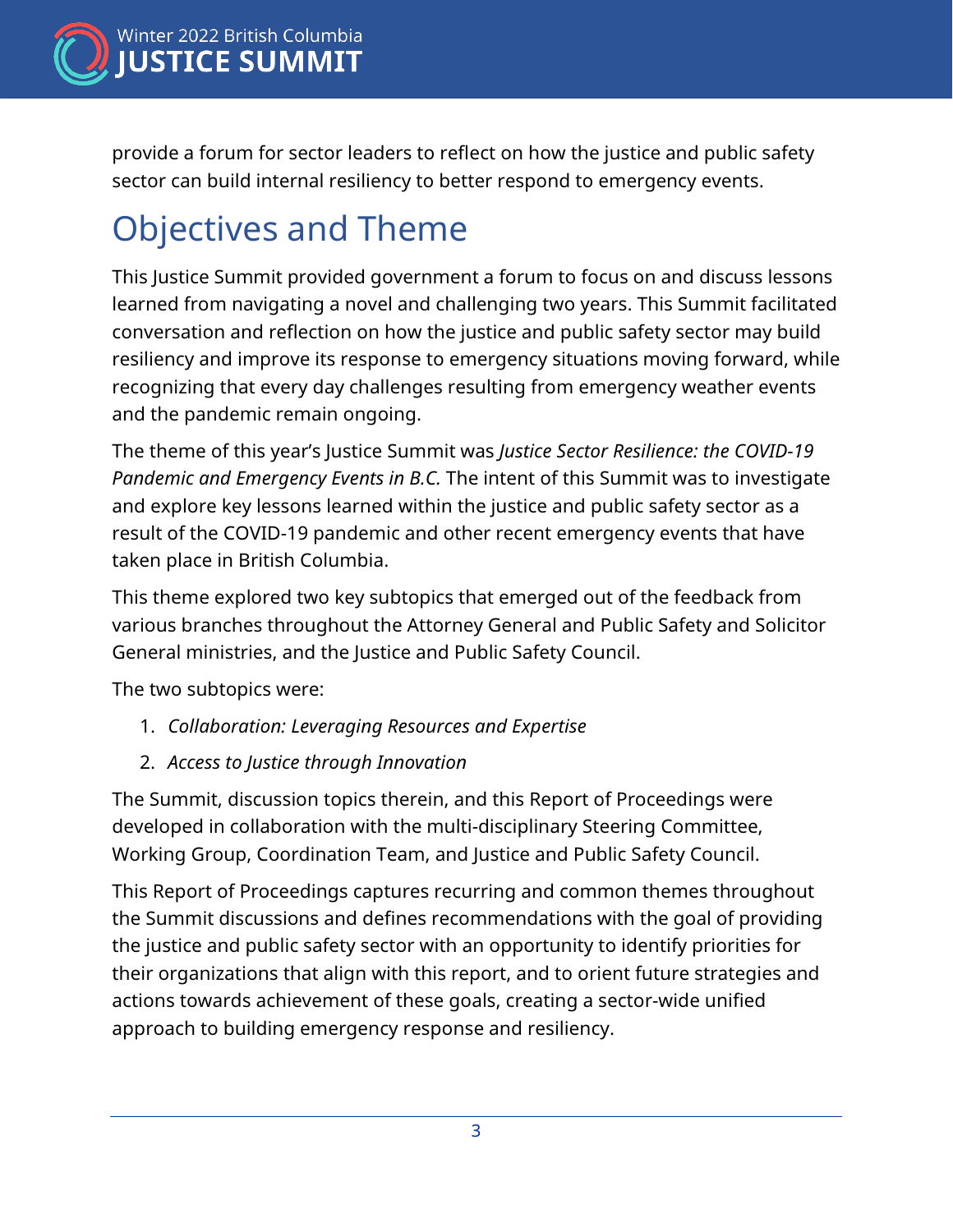

### <span id="page-6-0"></span>Panel Presentations

Panel presentations provided case studies of successes and challenges that the justice and public safety sector experienced in navigating through these unprecedented times. The panel presentations involved sector staff and external partners who exemplified leadership, collaboration, and innovation in their work.

### <span id="page-6-1"></span>Summit Discussions

Following each panel presentation, Summit participants were placed into virtual breakout sessions, where Justice Summit Working Group members facilitated engaged discussion on participants' own experiences in the past two years.

The intent of these breakout discussions was to seek the perspective of Summit participants with respect to their experiences as justice and public safety sector leaders in responding to recent emergency events. Participants were solicited for their impressions regarding future strategies and practical approaches for improving justice and public safety sector resiliency moving forward. This included reviewing successes, challenges, thinking about what the sector should maintain moving forward, and what should be considered in preparing for future emergency events.

Following each of the breakout sessions, there was a report-back session where key takeaways from each group were shared to the broader Summit participants.

Following report-back sessions, participants engaged in further plenary discussions on themes that came from the breakout and report-back sessions. A summary presentation was shared, and a forum was provided for open discussions and reflections from Summit participants, including considerations for future Summit planning.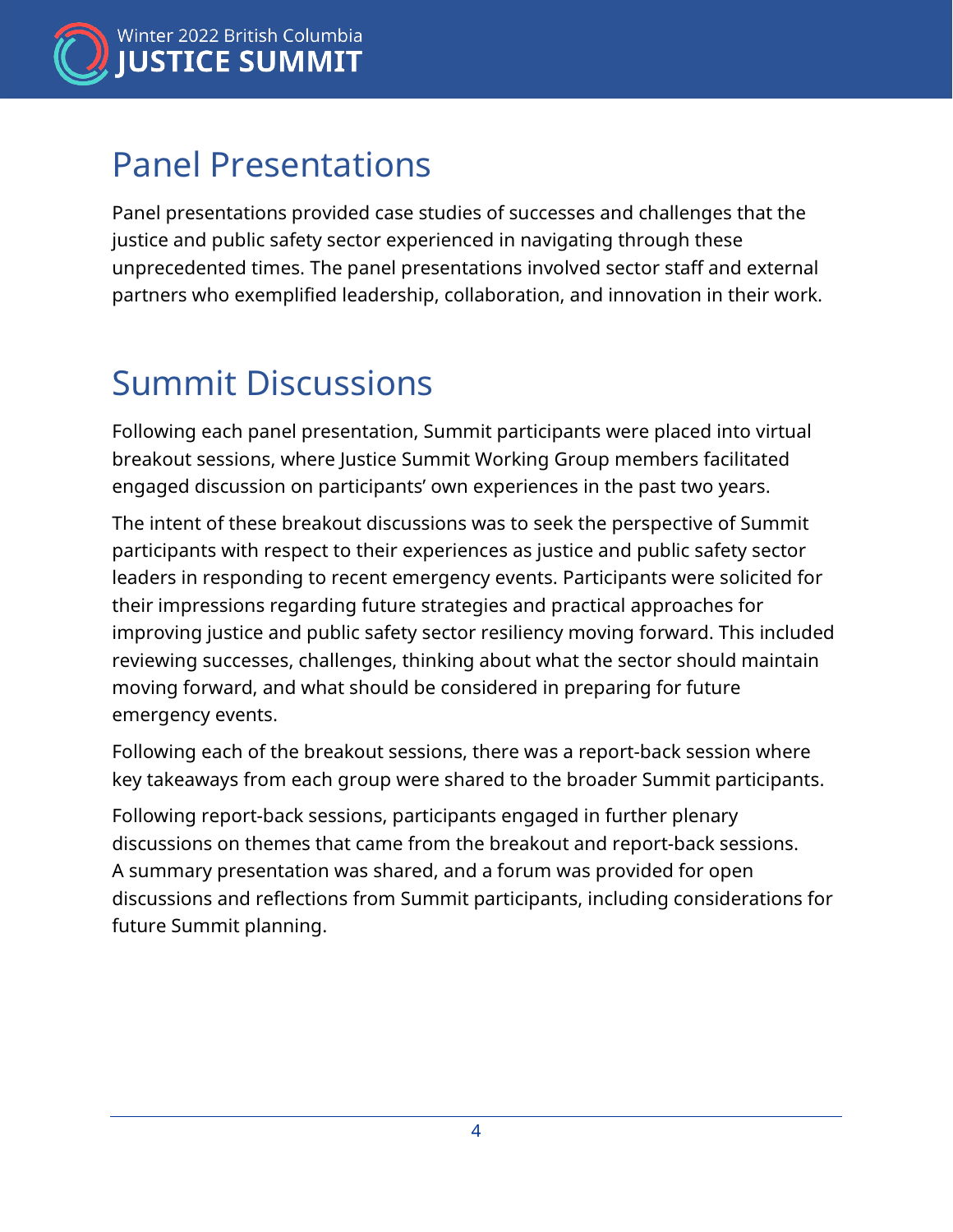# <span id="page-7-0"></span>**Session 1: Collaboration – Leveraging Resources and Expertise**

Session 1 featured seven panelists from across the justice and public safety sector, both internal and external to government that worked together to enforce public health orders in response to the COVID-19 pandemic. This panel identified how meaningful collaboration between sector partners was critical, as the responsibility and authority for various aspects of the public health orders spanned across multiple jurisdictions and required working together as a whole to enforce them.

### <span id="page-7-1"></span>Presentation

The COVID-19 pandemic changed the way many people did their jobs. With emergency orders coming into effect, a new gap needed to be filled with respect how those orders would be enforced. Through collaboration across the sector and with key external partners, resources were redeployed to focus on coordinating compliance and enforcement amid increasing expectations, as well as to inform and influence future emergency orders. By leveraging resources and expertise through collaboration, the justice and public safety sector found new ways to adapt to rapidly changing circumstances.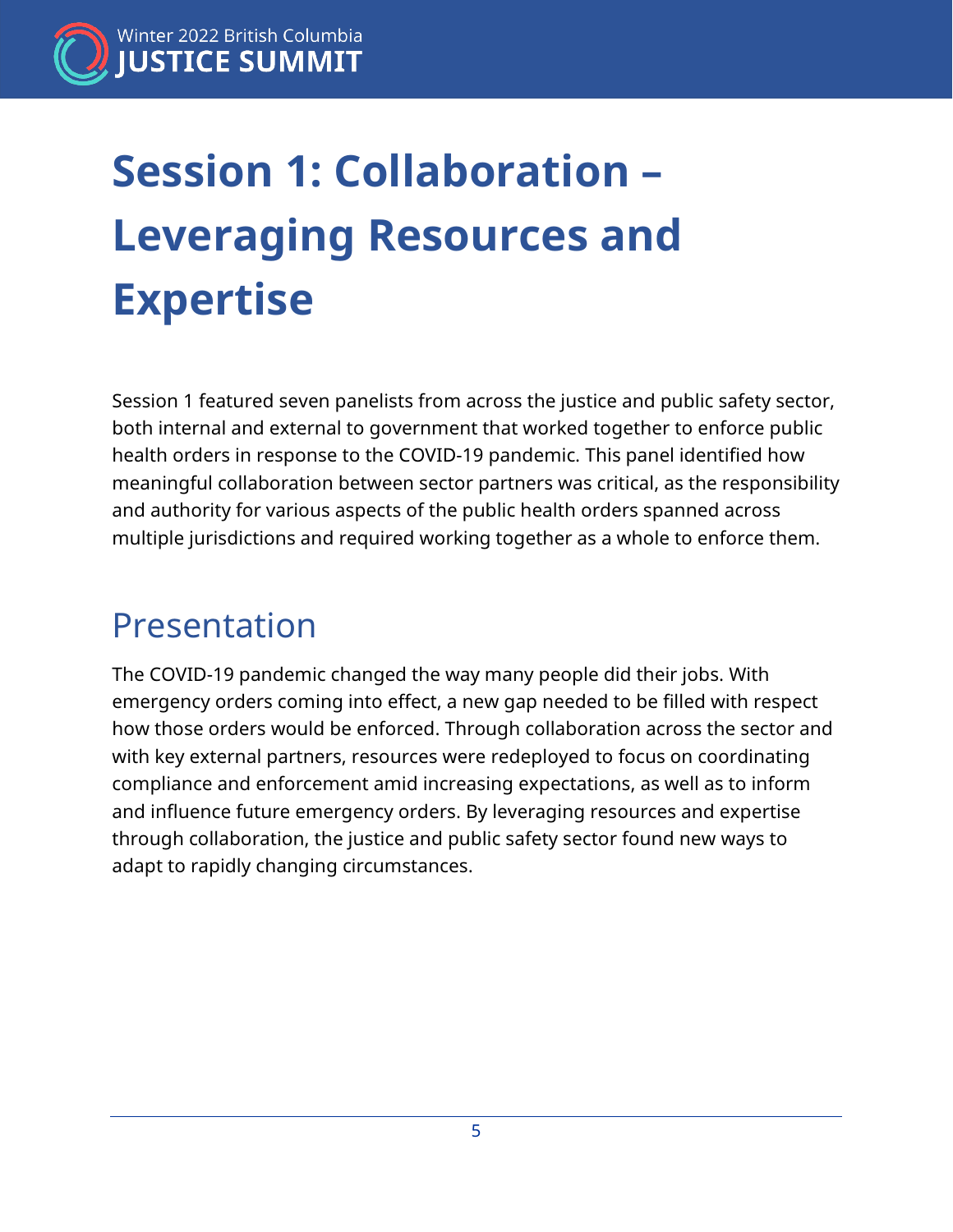

#### Panel Members

Matt Brown, Director, Public Safety Initiatives, Policing and Security Branch (Panel Facilitator), PSSG

Amy Barker, Research and Policy Analyst, Public Safety Initiatives, Policing and Security Branch, PSSG

Rupi Gill, Provincial Director, Compliance and Enforcement Operations, Liquor and Cannabis Regulation Branch

Oona Kerwin, Regional Director, Fraser Health Authority

Cary Skrine, Executive Director, Gaming Policy and Enforcement Branch, PSSG

Supt. Peter Tsui, Officer in Charge, Operational Readiness and Response, Gold Commander DEOC COVID-19 Pandemic Team

<span id="page-8-0"></span>Cole Winegarden, A/Director, Policy and Legislation, Policing and Security Branch, PSSG

# **Session 2: Access to Justice Through Innovation**

Session 2 featured three justice and public safety sector executives who led work in the early stages of the pandemic that shifted away from traditional in-person service delivery as was necessitated by distancing requirements and gathering restrictions. These innovations leveraged technology and alternative approaches to doing work in order to maintain, and in some cases enhance, access to justice.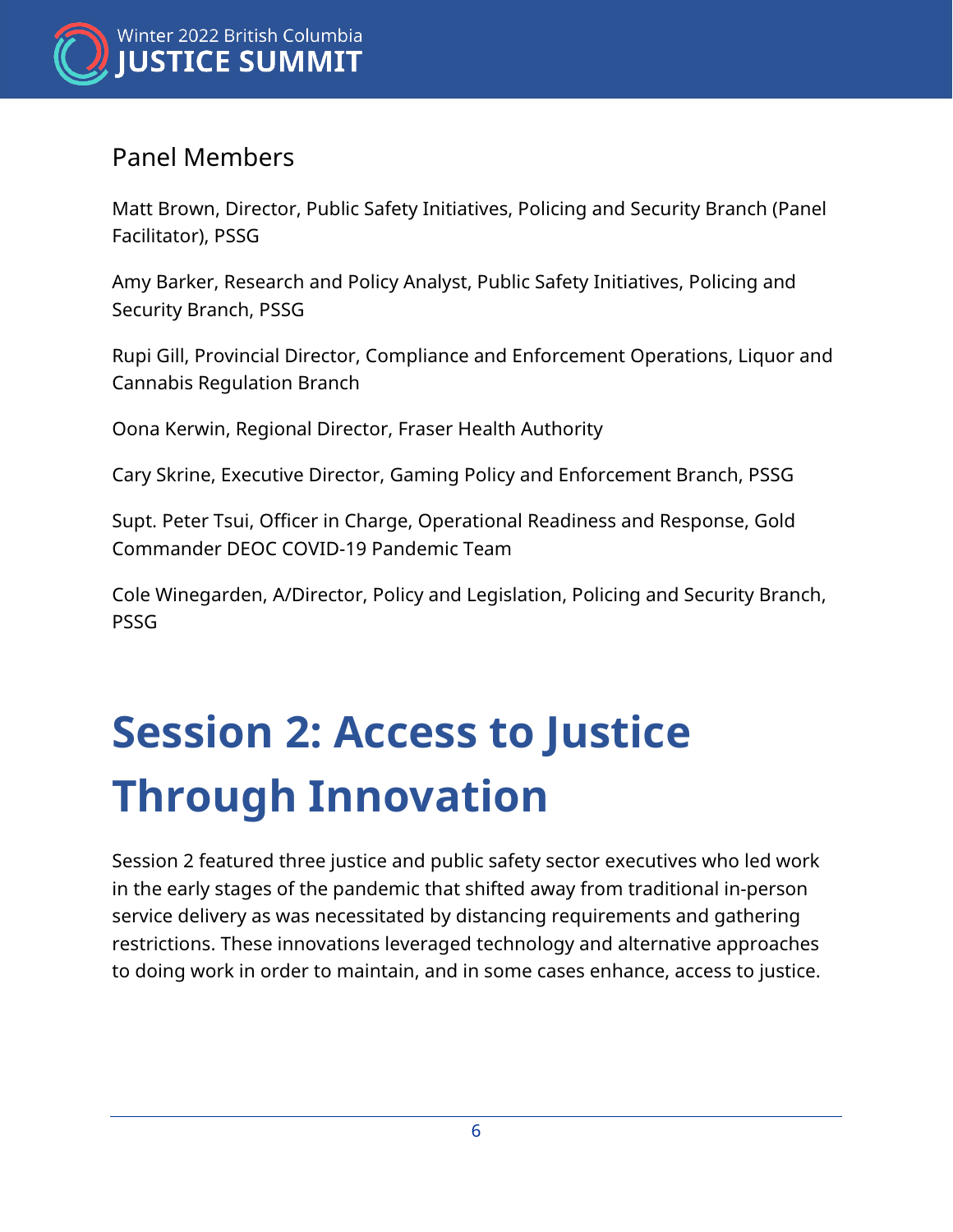

### <span id="page-9-0"></span>Presentation

The COVID-19 pandemic and recent local emergencies has dramatically affected the lives of citizens across the province. These unprecedented times required the justice and public safety sector to quickly pivot to ensure that the people of B.C. had access to the services they need, even when the traditional methods of service delivery were unavailable. In many cases, this led to the adoption of digital or virtual services, but in others it included new, innovative ways of service delivery apart from technology. From both perspectives, we explored how the sector delivered access to justice through innovation, as well as analyzed unintended or unexpected consequences arising from these decisions, and whether these innovations require further consideration through additional lenses, such as gender and societal equity.

#### Panel Members

David Loukidelis, QC, Principal, David Loukidelis QC Law Corporation (Lead Facilitator)

Daniel Darche, Executive Director, Technology Modernization & Strategic Projects, Information Systems Branch, AG

Stephanie Melvin, Executive Director, Family Justice Services Division, Justice Services Branch, AG

Kevin Conn, Executive Director, Policy & Service Reform, Court Services Branch, AG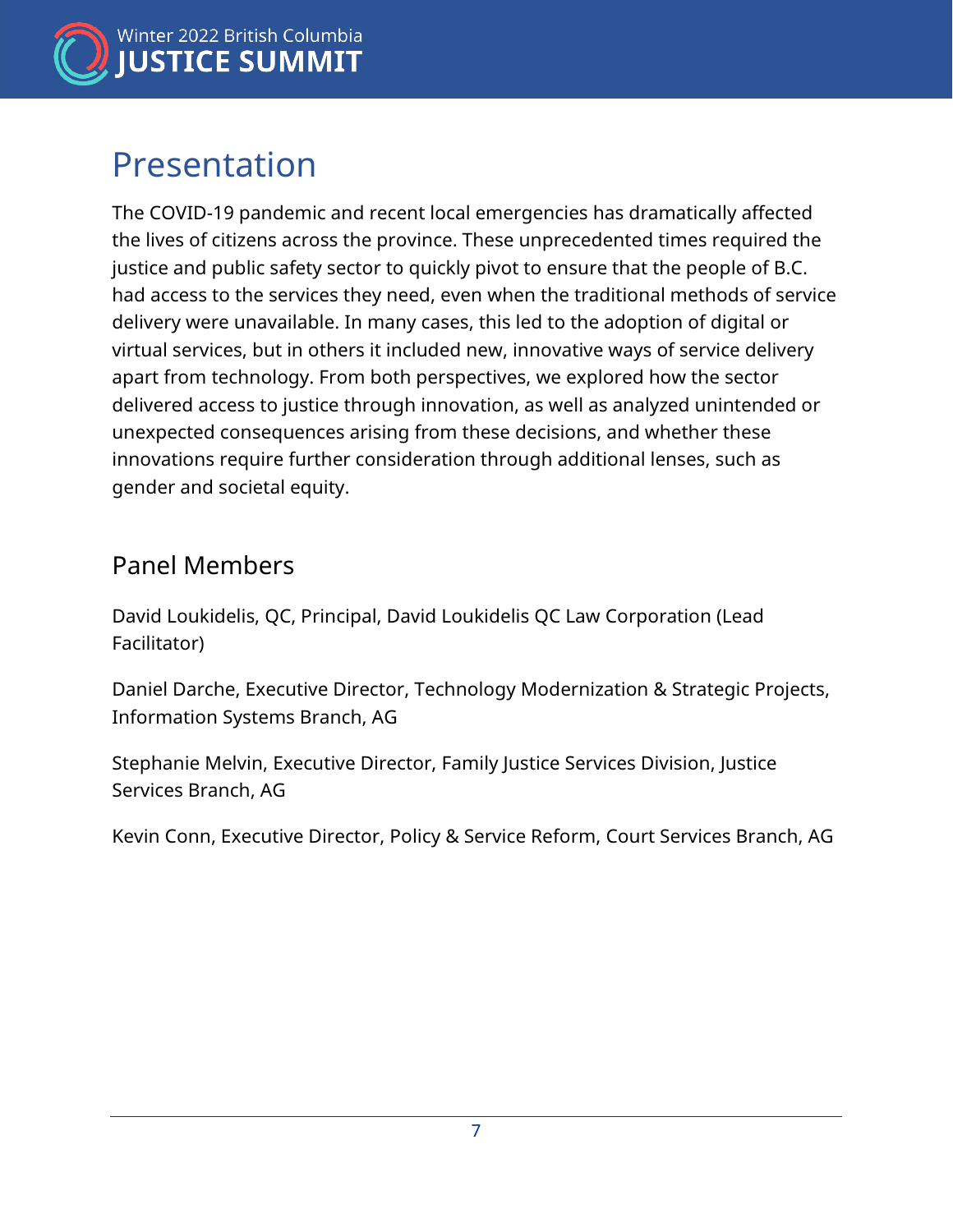

## <span id="page-10-0"></span>**Discussions of Emergent Themes**

The key themes summarized are a synthesis of commonly raised ideas occurring in multiple simultaneous discussions on the topic. Not all participants contributed to all discussions. No inference of consensus (or majority opinion) should be made by the reader on any individual point, as no specific mechanism was employed by facilitators to determine the breakdown of opinion. Similarly, participants' ideas are represented with the sole intent of providing an accurate account of the dialogue. No analysis was performed on the accuracy of any particular assertion of fact.

### <span id="page-10-1"></span>Collaboration

Summit participants identified that the nature of meetings and collaboration initiatives differed from before the pandemic. Meetings occurred more frequently, had a significant sense of purpose, and were utilized as a forum for information sharing, open dialogue and problem solving. This increased frequency and forum of collaboration also presented some initial challenges between partners, however, ultimately, decisions were made diligently with the right people in the room and under expedited conditions.

### Collaboration Successes

- Shifts in traditional reporting structures allowed for increased informationsharing and for rapidly changing circumstances to be addressed
- Increased collaboration with external partners created new and strengthened existing relationships by creating a more open and accessible channel for communication
- Leveraging existing relationships and lessons learned from earlier emergency and pandemic responses led to increased agility and resiliency when responding to new pandemic waves and weather emergencies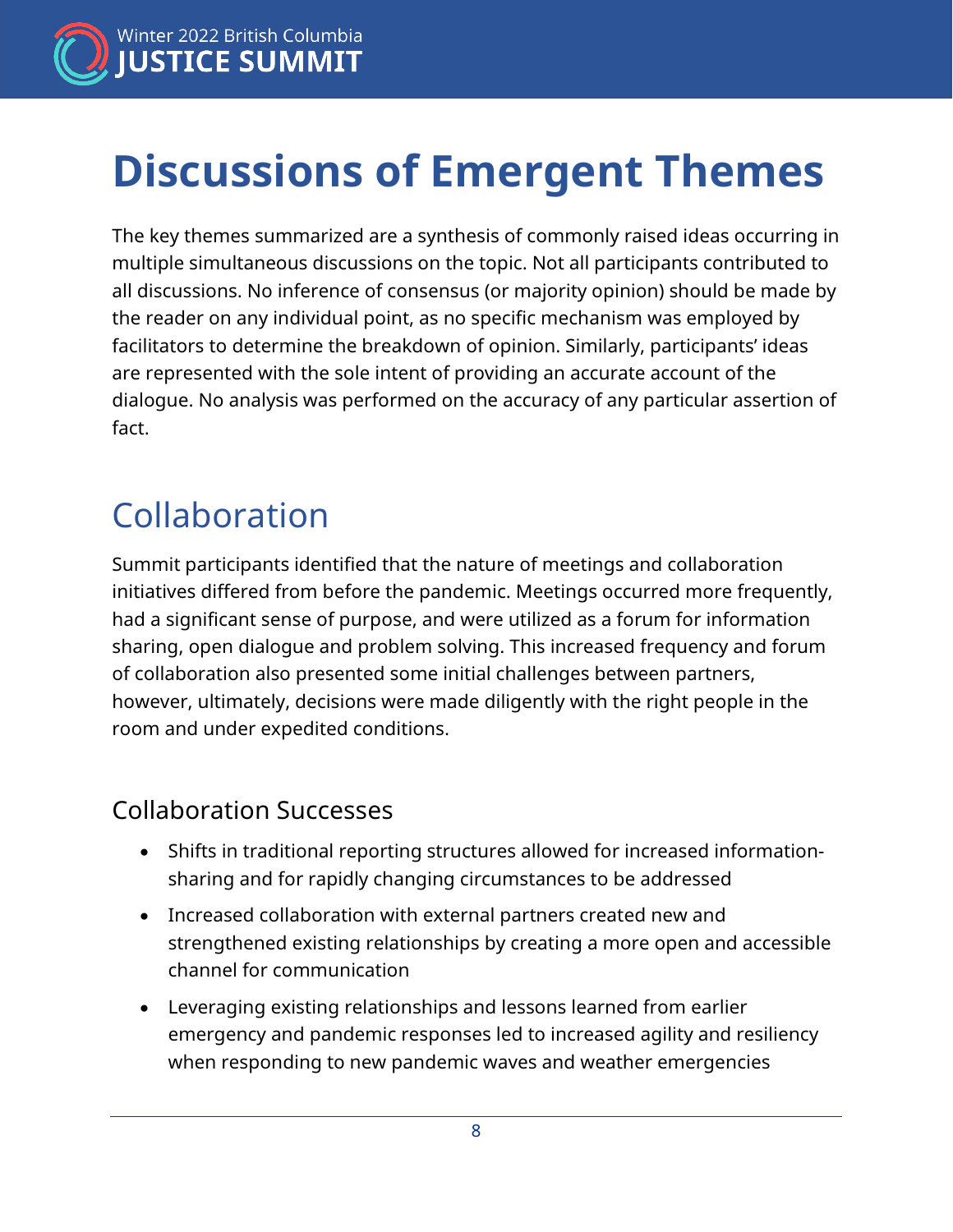

### Collaboration Challenges

- Understanding unique priorities, capabilities and perspectives of individual partner mandates required additional consideration and collaboration to find the best path forward
- Increased level and frequency of collaboration with both internal and external partners was overwhelming at times
- Rapid communication with front line workers was required to ensure policy and protocol changes were possible and enforceable

#### Collaboration: What we Want to do Moving Forward

• Increased frequency and transparency of collaboration and informationsharing leading to more interconnected, purposeful, and sustainable relationships between partners

#### Recommendation

 $\triangleright$  Develop a formal communications framework that is based on position titles within branches and ministries, including a list of stakeholder/partner tables and how often they meet, to increase the accessibility of collaboration. This framework would then become part of business continuity plans and reviewed annually to ensure information is up to date

### <span id="page-11-0"></span>Innovation – Policy, Procedures and Processes

The COVID-19 pandemic necessitated changes to the way work had previously been done. Given the nature of the virus, upholding the status quo was completely untenable. This change led the justice and public safety sector to innovate in the spheres of policy, procedures, and processes.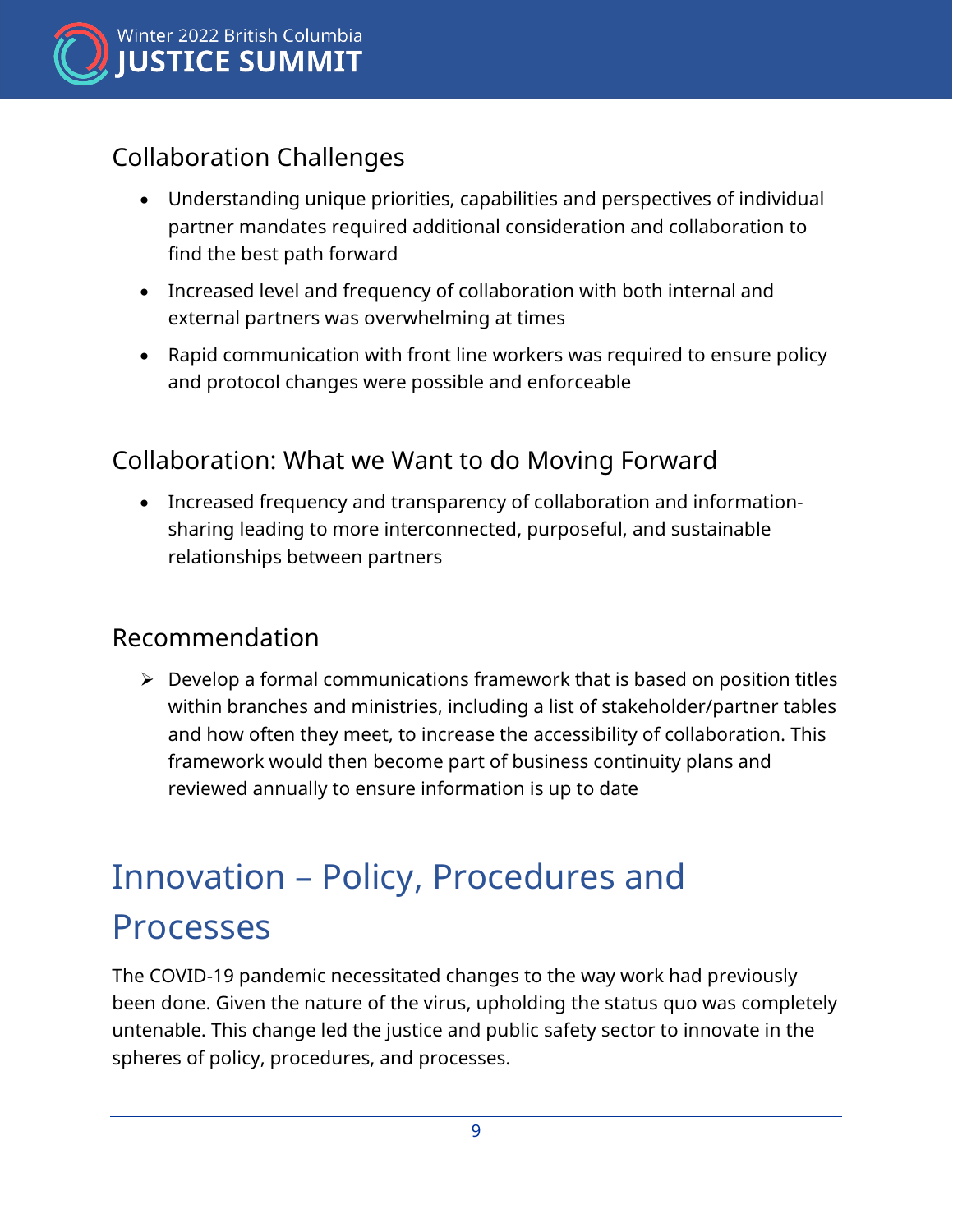

#### Innovation Successes

• Prioritization of emergency responses led to quick and efficient decisions, trying new solutions and an increased willingness to accept failure, learn from it, and move forward

### Innovation Challenges

- Switching to virtual service delivery, essentially overnight, when in-person services were not possible
- Amending existing policies and legislation to account for new virtual service deliveries, and ensuring compliance with all federal and provincial privacy legislation

### Innovation: What we Want to do Moving Forward

- Maintain a culture of continuous improvement and innovation
- Maintain a unified approach to service delivery by leveraging innovation across the sector and using what has been learned to improve services in the future
- Maintain access to justice for all, ensuring that decisions made following emergency response do not negatively impact vulnerable communities by taking extra time and consideration to assess what barriers these changes may present to these communities

#### Recommendation

 $\triangleright$  Review the impact and, if applicable, the unintended consequences of policies, procedures and processes created in response to the COVID-19 pandemic and emergency events with the intent to increase awareness and use lessons learned to mitigate potential consequences and challenges in future emergency response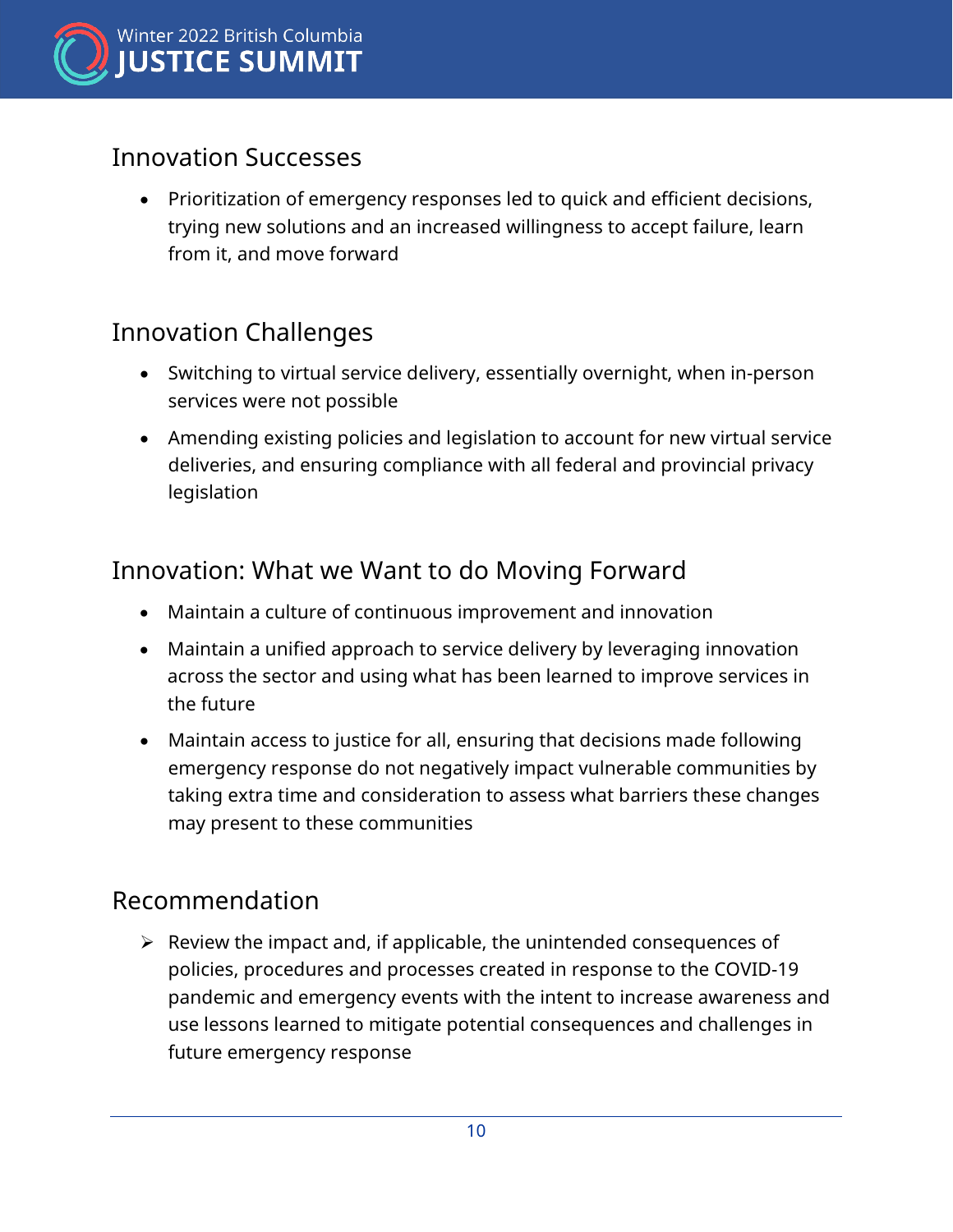### <span id="page-13-0"></span>Technology – A Facilitator of Collaboration Innovation

The justice and public safety sector has worked to embrace and leverage the increased use of technology in recent decades. However, responding to the pandemic placed further reliance on technology as an essential aspect of work and service delivery. Technology was essential to facilitate the sector's response to the pandemic and weather emergencies.

### Technology Successes

- Increased collaboration and information sharing was made possible using technology for virtual connection
- Virtual service delivery allowed for greater flexibility for service users through the ability to access services from any location, as opposed to just in-person

### Technology Challenges

- Imbalance of access to and capabilities of digital applications and platforms
- Training, ability, and comfort level with using digital applications and platforms, from both the service delivery workers and service users

### Technology: What we Want to do Moving Forward

- Continue to offer virtual service options to enhance accessibility and engagement, while still offering in-person services to those who prefer not to access services virtually
- Improve user experience in accessing justice for all, including ensuring that those who are unable to use technology are not left behind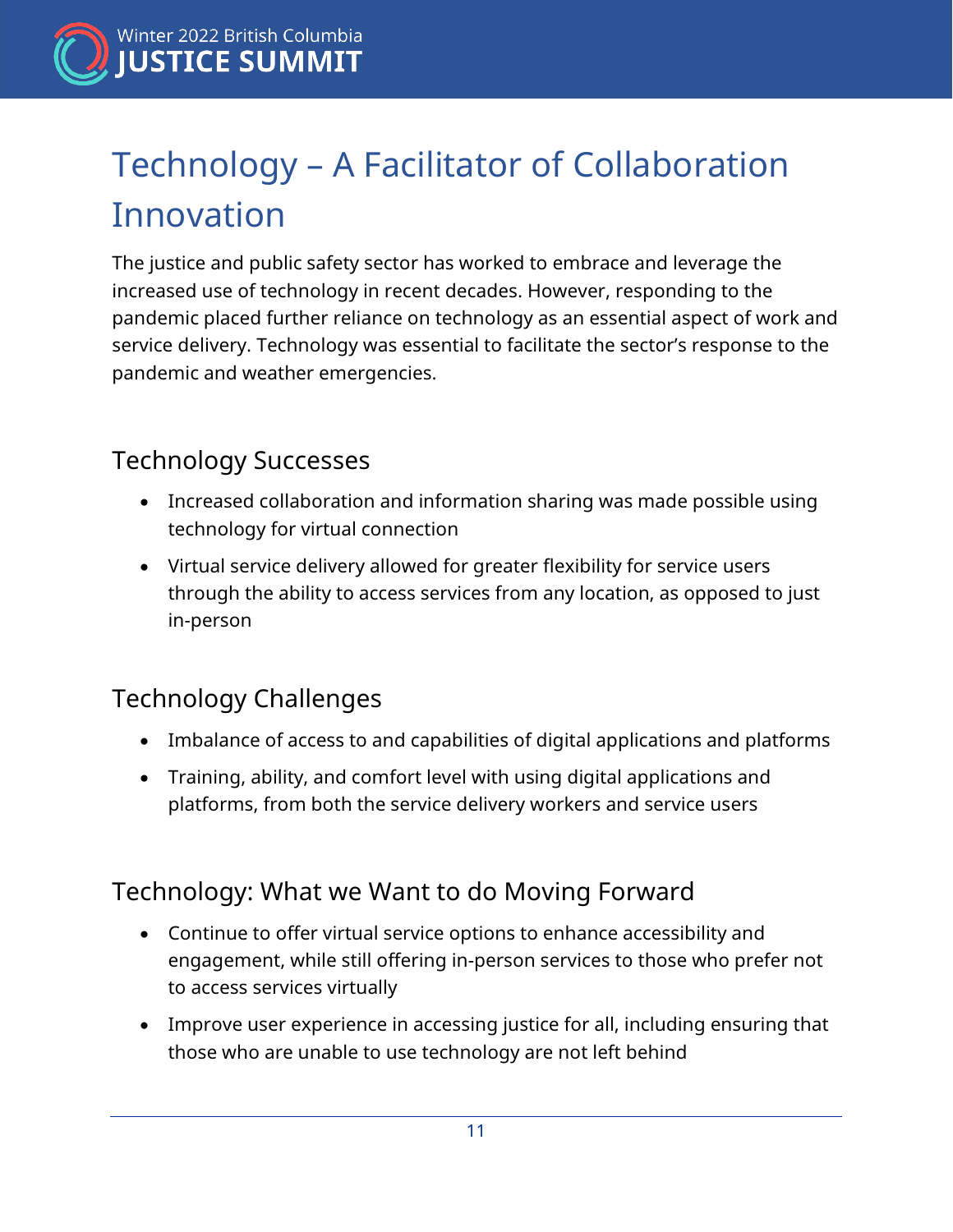

#### Recommendation

- $\triangleright$  Develop a set of objective criteria within the sector's Digital Strategy to evaluate the impact of new solutions, technology-related or otherwise, offered by the justice and public safety sector
- $\triangleright$  As we move forward in living with COVID-19, consider the challenges that may be created with the use of hybrid service delivery models and develop a set of Best Practices to share with the sector that works to mitigate these challenges for citizens

### <span id="page-14-0"></span>Our People and Organizational Capacity

In reflecting on the collaboration and innovation of the sector throughout the past two years and reviewing the successes and challenges the sector went through, a recurring theme that participants raised was related to the people who helped the sector navigate through these unprecedented times. The resiliency of the justice and public safety sector was highly dependent on the people who worked tirelessly throughout the course of the pandemic and emergency events to ensure that British Columbians could continue to count on the justice and public safety sector in uncertain times.

### Our People and Organizational Capacity Successes

- Remote work and flexible work arrangements improved employee job satisfaction, morale, and work-life balance while helping reduce the transmission of COVID-19 throughout the province
- Adoption of digital applications and platforms such as Microsoft Teams offered an opportunity for rapid communication and information sharing with partners and colleagues across the province on a level playing field, where all participants felt equally connected and present despite geographical distance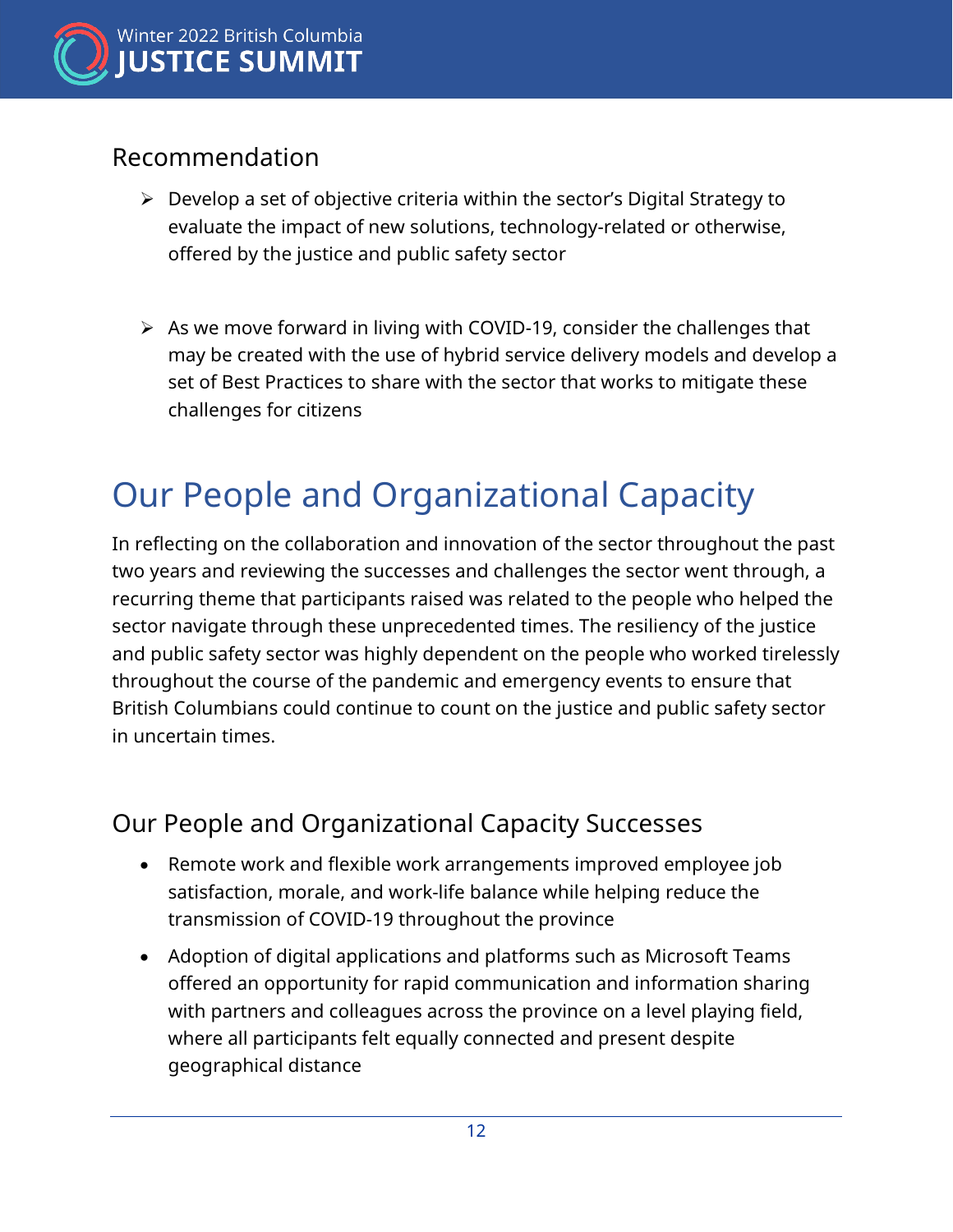

### Our People and Organizational Capacity Challenges

- Maintaining team's cultures and connections, and impacts to integration of new members into the team as they were prior to the virtual environment
- Increased workload due to changing environments and service delivery resulting in longer hours, limited resources, and employee burnout is not sustainable

### Our People and Organizational Capacity: What we Want to do Moving Forward

- Maintain a unified communication and engagement approach from senior leaders
- Ensure changes and decisions made during times of emergency response reflect, serve, and improve the experience of all workers within the justice and public safety sector
- Maintain and enhance the resiliency of the workers of the justice and public safety sector

#### Recommendation

 $\triangleright$  In alignment with corporate direction, develop a framework that details the responsibility of each level of leadership to disseminate information to staff that can be followed when the next emergency arises. Having a plan in place for providing consistent direction will reduce confusion and lead to a more efficient response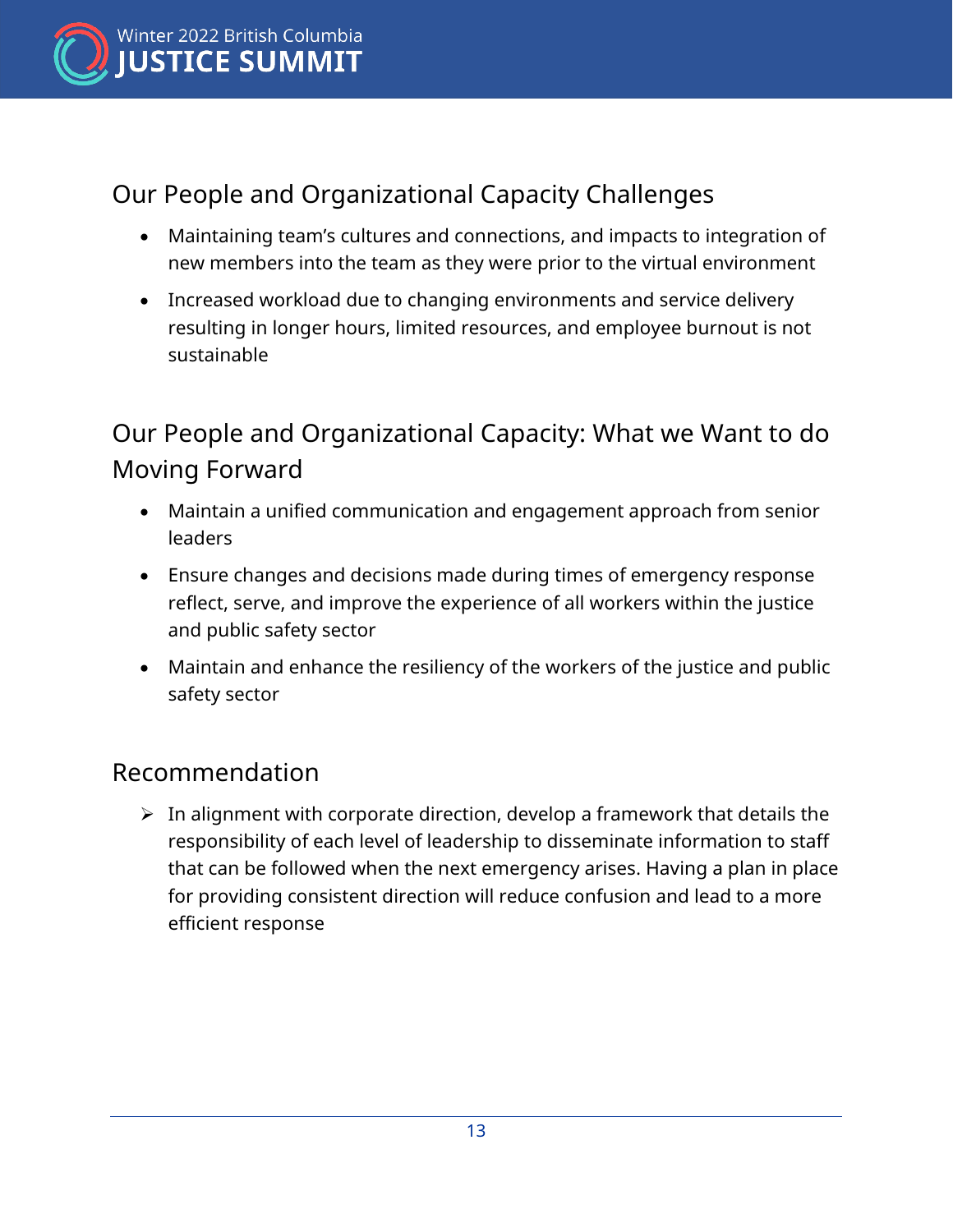

### <span id="page-16-0"></span>Business Continuity Planning – Leveraging the Work Already Done

• Reflecting on lessons learned through each instance of emergency response, collecting information from across the justice and public safety sector to build a cohesive vision for the future

# <span id="page-16-1"></span>**Summary of Recommendations**

### Collaboration

 $\triangleright$  Develop a formal communications framework that is based on position titles within branches and ministries, including a list of stakeholder/partner tables and how often they meet, to increase the accessibility of collaboration. This framework would then become part of the Branch's business continuity plan and reviewed annually to ensure information is up to date

#### Innovation – Policy, Procedures and Processes

 $\triangleright$  Review the impact and, if applicable, the unintended consequences of policies, procedures and processes created in response to the COVID-19 pandemic and emergency events with the intent to increase awareness and use lessons learned to mitigate potential consequences and challenges in future emergency response

#### Technology – A Facilitator of Collaboration + Innovation

 $\triangleright$  Develop a set of objective criteria within the sector's Digital Strategy to evaluate the impact of new solutions, technology-related or otherwise, offered by the justice and public safety sector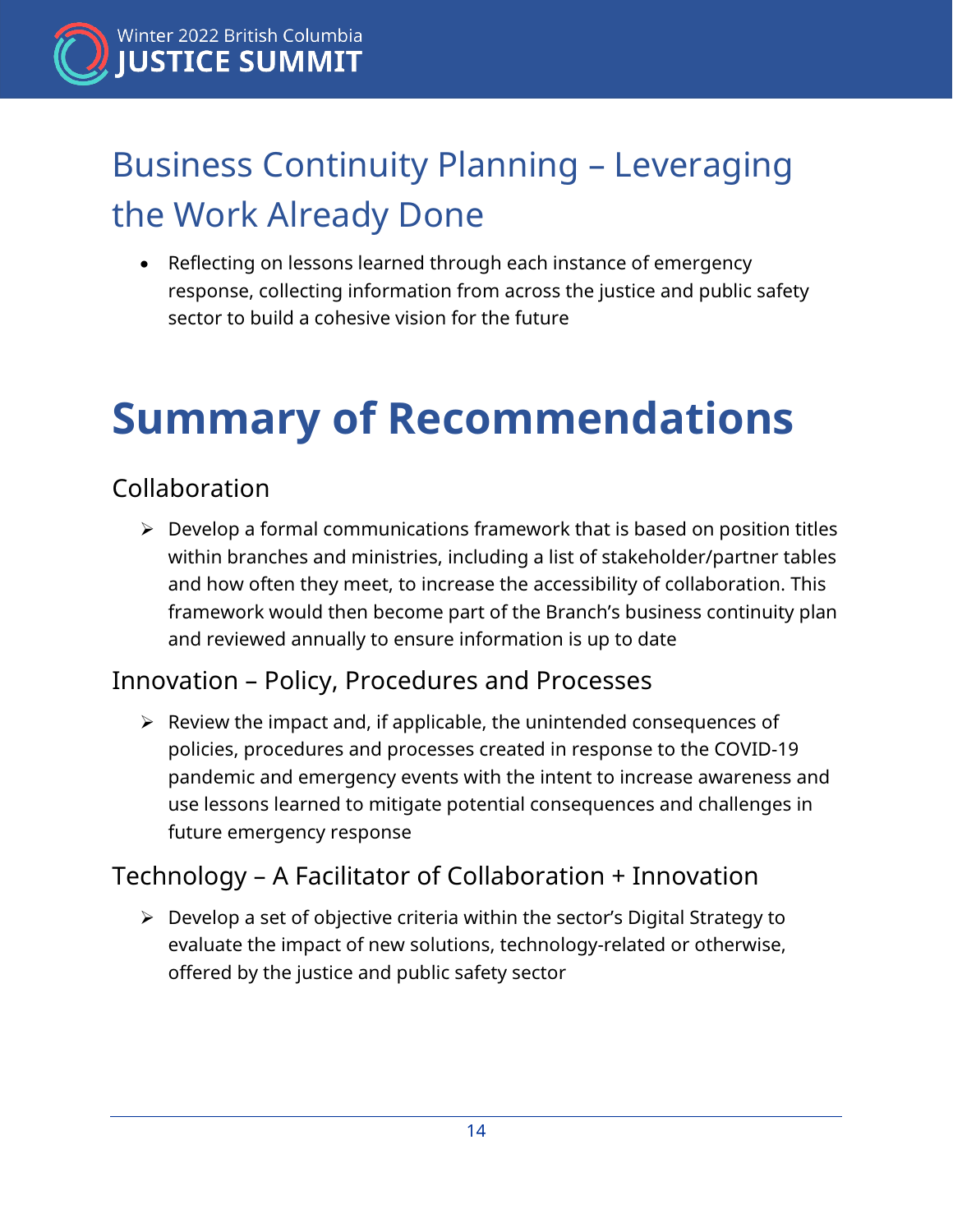

 $\triangleright$  As we move forward in living with COVID-19, consider the challenges that may be created with the use of hybrid service delivery models and develop a set of Best Practices to share with the sector that works to mitigate these challenges for citizens

### Our People and Organizational Capacity

 $\triangleright$  In alignment with corporate direction, develop a framework that details the responsibility of each level of leadership to disseminate information to staff that can be followed when the next emergency arises. Having a plan in place for providing consistent direction will reduce confusion and lead to a more efficient response

# <span id="page-17-0"></span>**Summit Feedback**

<span id="page-17-1"></span>Comments on the 2022 Justice Summit Report of Proceedings and the Summit process are encouraged and may be emailed to the Justice and Public Safety Secretariat at [justicereform@gov.bc.ca.](mailto:justicereform@gov.bc.ca)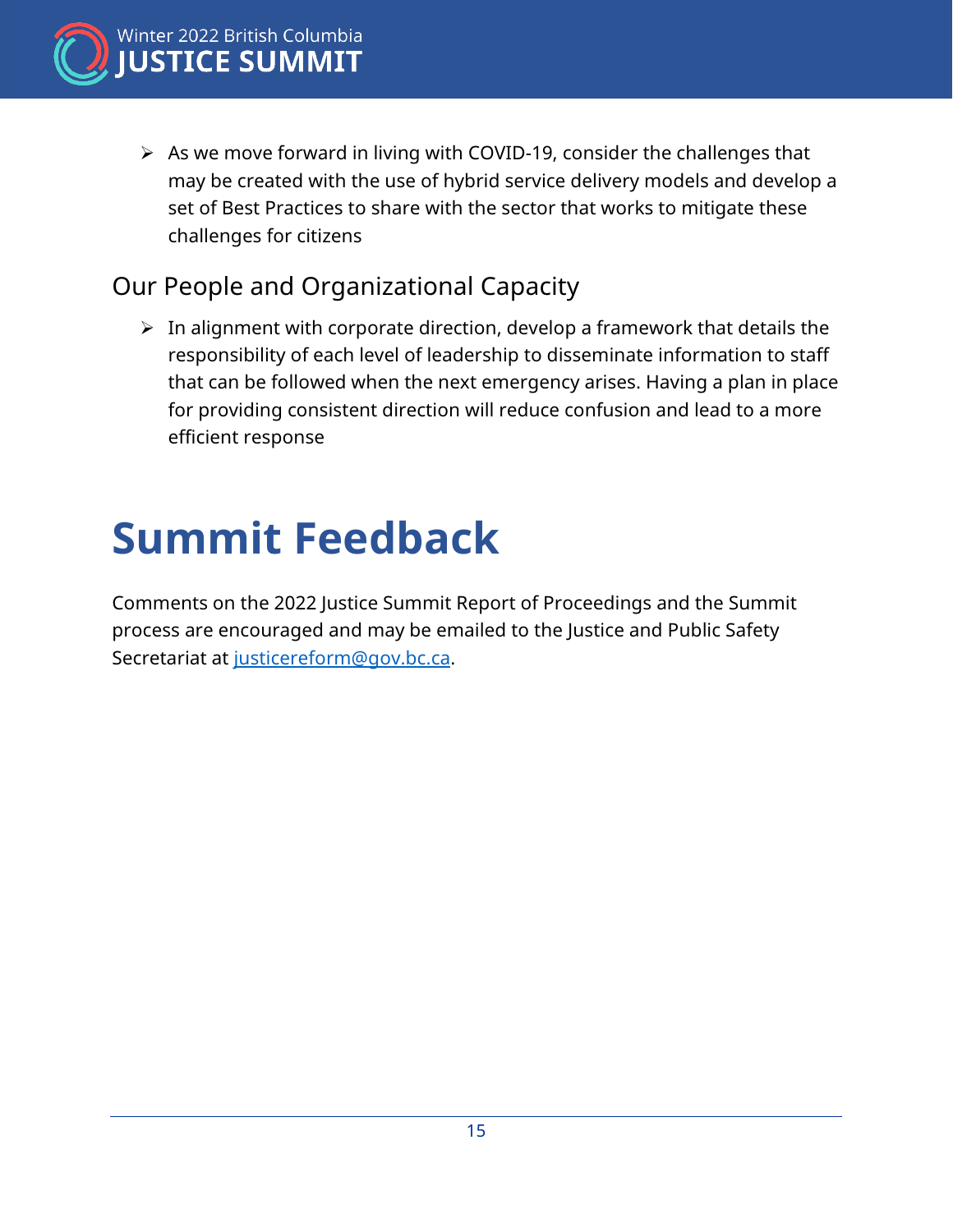

# **Appendices**

### <span id="page-18-0"></span>Appendix 1: Summit Agenda

**14th British Columbia Justice Summit (Virtual) Justice sector resilience: the COVID-19 pandemic and emergency events in B.C. Microsoft Teams:** Friday February 4, 2022 | 8:30am – 4:15pm PST

| <b>Opening</b>                                                |                                                                                                                                                                                                          |  |
|---------------------------------------------------------------|----------------------------------------------------------------------------------------------------------------------------------------------------------------------------------------------------------|--|
| 8:30am-8:45am (15min)                                         | <b>Welcome/Opening Remarks</b><br>Richard Fyfe Q.C., Deputy Attorney General, Chair of the Justice and<br>Public Safety Council<br><b>Summit Introduction</b><br>David Loukidelis Q.C., Lead Facilitator |  |
| Session 1 - Collaboration: Leveraging Resources and Expertise |                                                                                                                                                                                                          |  |
| 8:45am-9:30am (45min)                                         | Panel                                                                                                                                                                                                    |  |
| 9:30am-10:15am (45min)                                        | <b>Breakout Room Discussion</b>                                                                                                                                                                          |  |
| 10:15am-10:30am (15min)                                       | <b>Bio Break</b>                                                                                                                                                                                         |  |
| 10:30am-11:00am (30min)                                       | <b>Report Back Discussion</b>                                                                                                                                                                            |  |
| Session 2 - Access to Justice through Innovation              |                                                                                                                                                                                                          |  |
| 11:00am-11:45am (45min)                                       | Panel                                                                                                                                                                                                    |  |
| 11:45am-12:30pm (45min)                                       | <b>Breakout Room Discussion</b>                                                                                                                                                                          |  |
| 12:30pm-1:30pm (1 hour)                                       | Lunch                                                                                                                                                                                                    |  |
| 1:30pm-2:00pm (30min)                                         | <b>Report Back Discussion</b>                                                                                                                                                                            |  |
| <b>Session 3 - Recommendations &amp; Reflections</b>          |                                                                                                                                                                                                          |  |
| 2:00pm-2:45pm (45min)                                         | <b>Recommendations and Reflections</b>                                                                                                                                                                   |  |
| 2:45pm-3:00pm (15min)                                         | <b>Bio Break</b>                                                                                                                                                                                         |  |
| 3:00pm-3:30pm (30min)                                         | <b>Summary Presentation</b>                                                                                                                                                                              |  |
| 3:30pm-4:00pm (30min)                                         | Open Discussion/Reflections                                                                                                                                                                              |  |
| <b>Closing</b>                                                |                                                                                                                                                                                                          |  |
| 4:00pm-4:15pm (15min)                                         | <b>Closing Remarks</b><br>Richard Fyfe Q.C., Deputy Attorney General, Chair of the Justice and<br><b>Public Safety Council</b>                                                                           |  |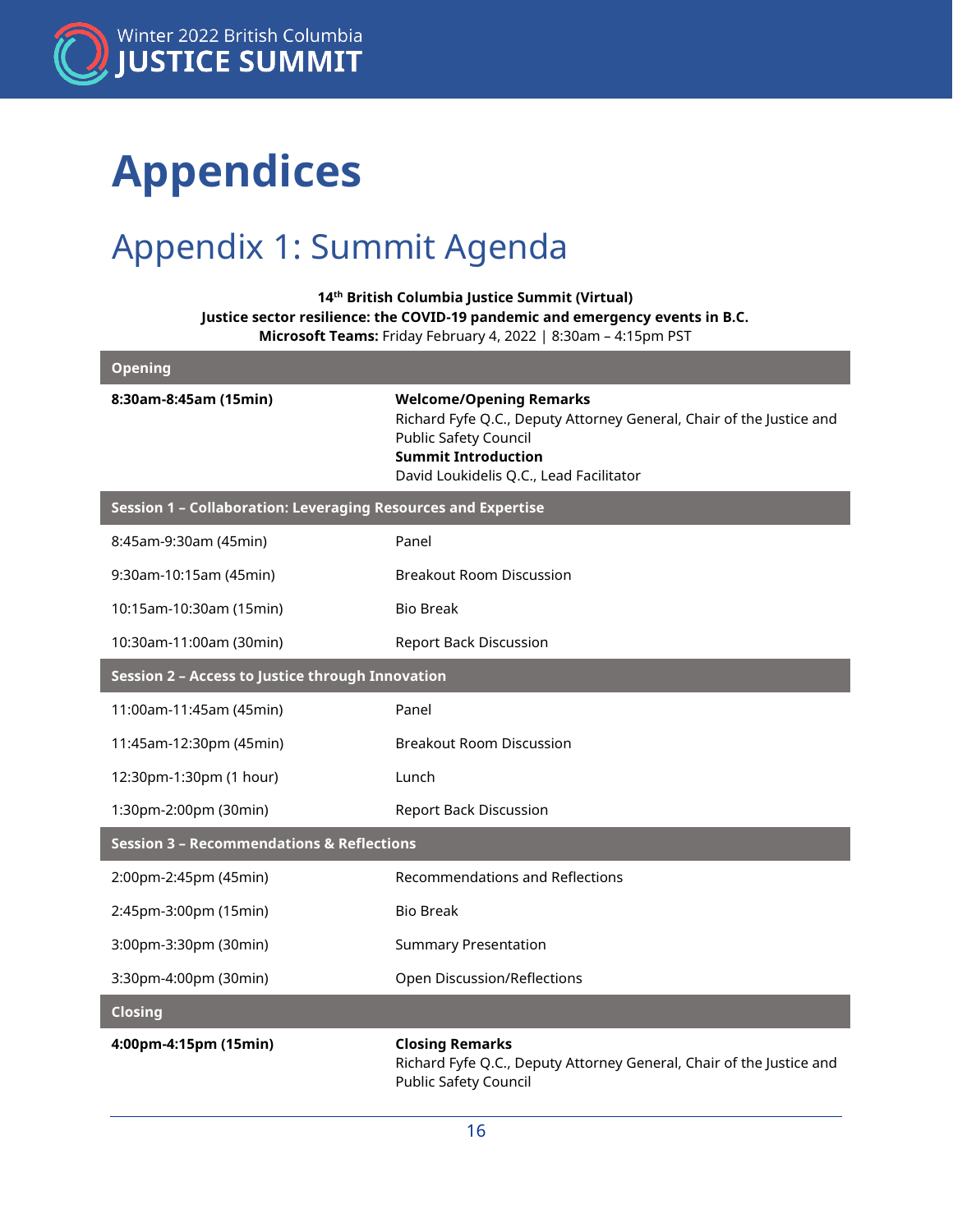

### <span id="page-19-0"></span>Appendix 2: Summit Participants

Note that due to personal scheduling, some of the individuals listed below may have only attended portions of the overall Justice Summit programme. The following list does not reflect the specific sessions each individual participated in.

**Anderson, Lisa** (Assistant Deputy Minister, BC Corrections Branch, Public Safety and Solicitor General)

**Avison, Don, Q.C.** (Executive Director and CEO, Law Society of British Columbia)

**Bauman, Honourable Robert** (Chief Justice of British Columbia, Court of Appeal)

**Bond, Allison** (Deputy Minister, Ministry of Children and Family Development)

**Campbell, Tracy** (Assistant Deputy Minister and Executive Financial Officer, Corporate Management Services Branch, Ministry of Attorney General)

**Carmichael, Barbara** (Assistant Deputy Attorney General, Legal Services Branch, Ministry of Attorney General)

**Cooke, Angela** (Associate Deputy Minister, Housing and Multiculturalism, Ministry of Attorney General)

**Craven, Paul** (A/Assistant Deputy Minister, Justice Services Branch, Ministry of Attorney General)

**DeWitt-Van Oosten, Honourable Joyce** (Madam Justice, Court of Appeal)

**Dobmeier, Teresa** (Assistant Deputy Minister, Ministry of Children and Family Development)

**Eby, David, Q.C.** (Attorney General of British Columbia and Minister responsible for Housing)

**Farnworth, Mike** (Minister of Public Safety and Solicitor General)

**Fyfe, Richard Q.C**. (Deputy Attorney General, Ministry of Attorney General)

**Gillespie, Honourable Melissa**, (Chief Judge, Provincial Court of British Columbia)

**Gunnarson, Erin** (Provincial Director, Strategic Operations Division, BC Corrections Branch, Public Safety & Solicitor General)

**Hamilton, Lisa Q.C.** (President, Law Society of British Columbia)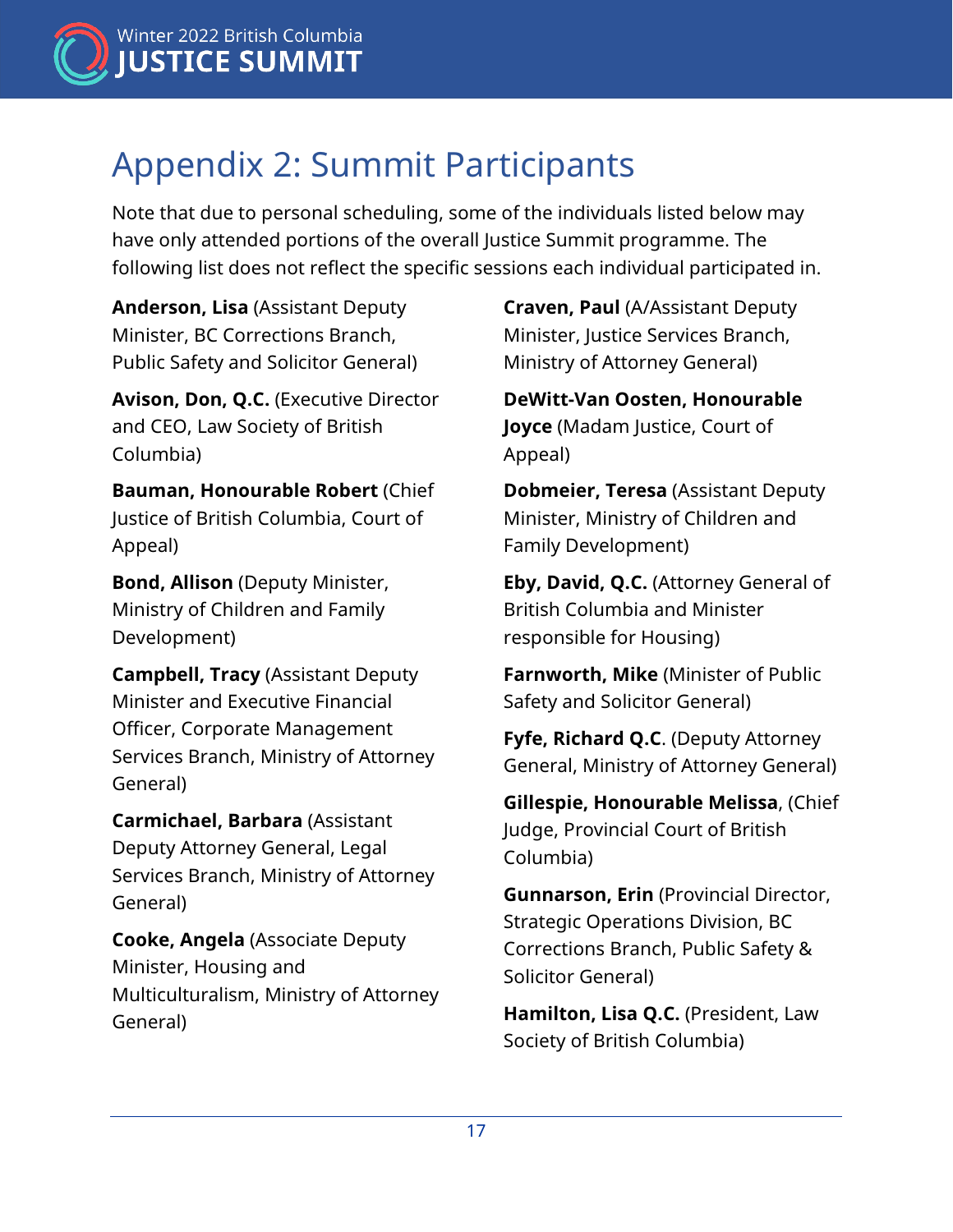

Winter 2022 British Columbia **JUSTICE SUMMIT** 

**Hinkson, Honourable Christopher E.** (Chief Justice, Supreme Court of

British Columbia)

**Holmes, Honourable Heather**  (Associate Chief Justice, Supreme Court of British Columbia)

**Jennings, Clare** (President, Canadian Bar Association BC Branch)

**Juk, Peter Q.C.** (Assistant Deputy Attorney General, BC Prosecution Services, Ministry of Attorney General)

**Lapointe, Lisa** (Chief Coroner, BC Coroners Service)

**Leung, Karen** (Legal Officer, Provincial Court of British Columbia)

**Lowe, Charmaine** (Assistant Deputy Minister and CIO, Information Systems Branch, Ministry of Attorney General)

**Manton, Jenny** (Assistant Deputy Minister, Court Services Branch, Attorney General)

**Massey, Christine** (Deputy Minister, Ministry of Mental Health and Addictions)

**McBride, Heidi** (Executive Director & Senior Counsel for the Superior Courts Judiciary)

**McCloy, Robert** (Deputy Chief of Central Programs, Court Services Branch, Ministry of Attorney General)

**Rideout, Wayne** (Assistant Deputy Minister and Director of Police Services, Policing and Security Branch, Public Safety and Solicitor General)

**Salter, Shannon** (Chair, Civil Resolution Tribunal, Ministry of Attorney General)

**Scott, Doug** (Deputy Solicitor General, Deputy Minister's Office, Public Safety and Solicitor General)

**Simmons, Kerry, Q.C**.(Executive Director, Canadian Bar Association BC Branch)

**Skrine, Cary** (Executive Director, Enforcement Division – Investigations & JIGIT, Gaming Policy and Enforcement Branch, Public Safety and Solicitor General)

**Smiley, Shirley** (Legal Counsel, Court of Appeal for British Columbia)

**Walsh, Taryn** (Assistant Deputy Minister, Community Safety and Crime Prevention, Public Safety and Solicitor General)

<span id="page-20-0"></span>**Wishart, Honourable Susan** (Associate Chief Judge, Provincial Court of British Columbia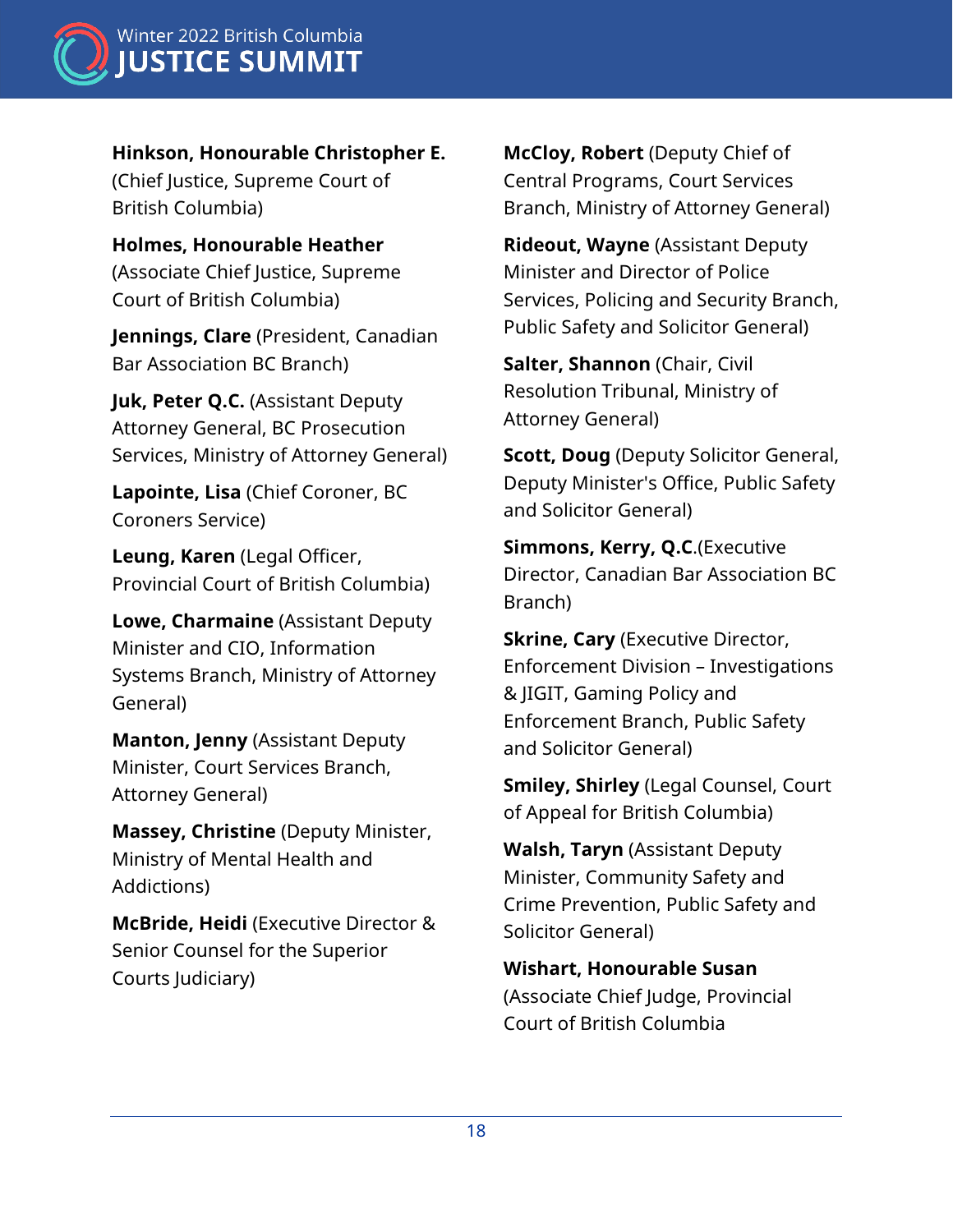

### Appendix 3: Steering Committee

The Justice Summit agenda, presenters and participants list, and discussion questions were collaboratively developed by the multi-disciplinary Steering Committee, with assistance from the Justice Summit Working Group and Justice Summit Coordination Team.

The Justice Summit Steering Committee Members and Judicial Observers are as follows:

**Munro, Charmaine (Chair)** (Executive

Director, Business Planning, Corporate Management Services Branch, Ministry of Attorney General)

**Loukidelis, David, Q.C** (Principal, David Loukidelis QC Law Corporation – Lead Facilitator)

**Corrado, Paul** (Executive Director and Chief Sheriff, Court Services Branch, Ministry of Attorney General)

**Dudley, Alison** (Executive Director, Multiculturalism and Anti-Racism, Ministry of Attorney General)

**Fieltsch, Raymond** (Executive Director, Office of Homelessness Coordination, Ministry of Attorney General)

**Halter, Dillon** (Executive Director, Specialized Intervention and Youth Justice, Ministry of Children and Family Development)

**Hazel, Jillian** (Executive Director, Gaming Policy and Enforcement, Ministry of Public Safety and Solicitor General)

**Hildebrandt, Colleen** (Manager, Strategic Priorities and Planning, Ministry of Public Safety and Solicitor General)

**Kremler, Zac** (Senior Director, Justice Services Branch, Ministry of Attorney General)

**Leung, Karen** (Legal Officer, Provincial Court of British Columbia)

**Lipp, Jamie** (Executive Director, Policing and Security Branch, Ministry of Public Safety and Solicitor General)

**Mah, Chris** (Executive Director, Service Design and Architecture, Information Systems Branch, Ministry of Attorney General)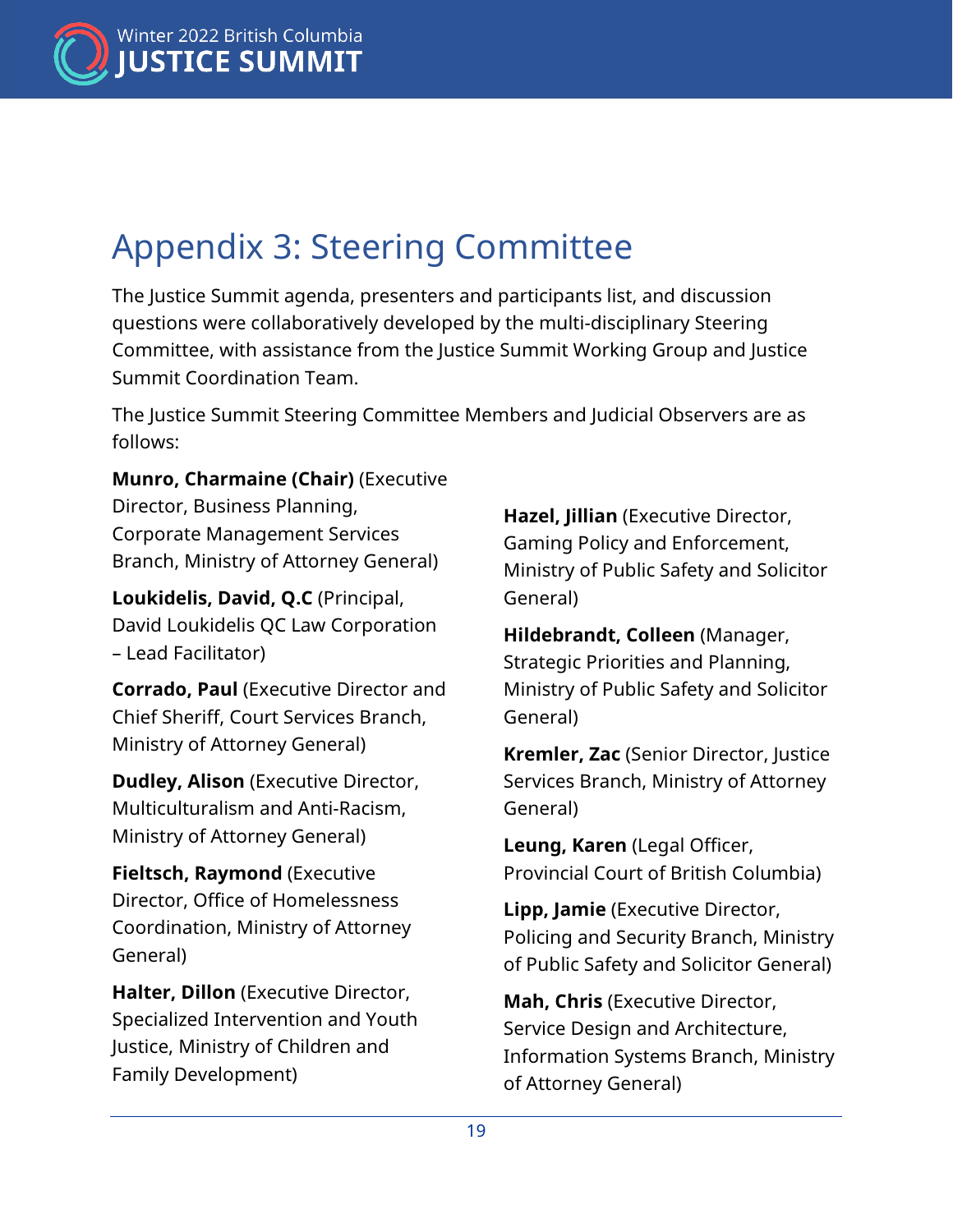

**McBride, Heidi** (Executive Director & Senior Counsel for the Superior Courts Judiciary)

<span id="page-22-0"></span>**Sandhu, Paul** (Director, Legal Operations, BC Prosecution Services, Ministry of Attorney General)

**Smiley, Shirley** (Legal Counsel, Court of Appeal for British Columbia)

**Walker, Melia** (Director, Portfolio Management, Emergency Management BC, Ministry of Public Safety and Solicitor General)